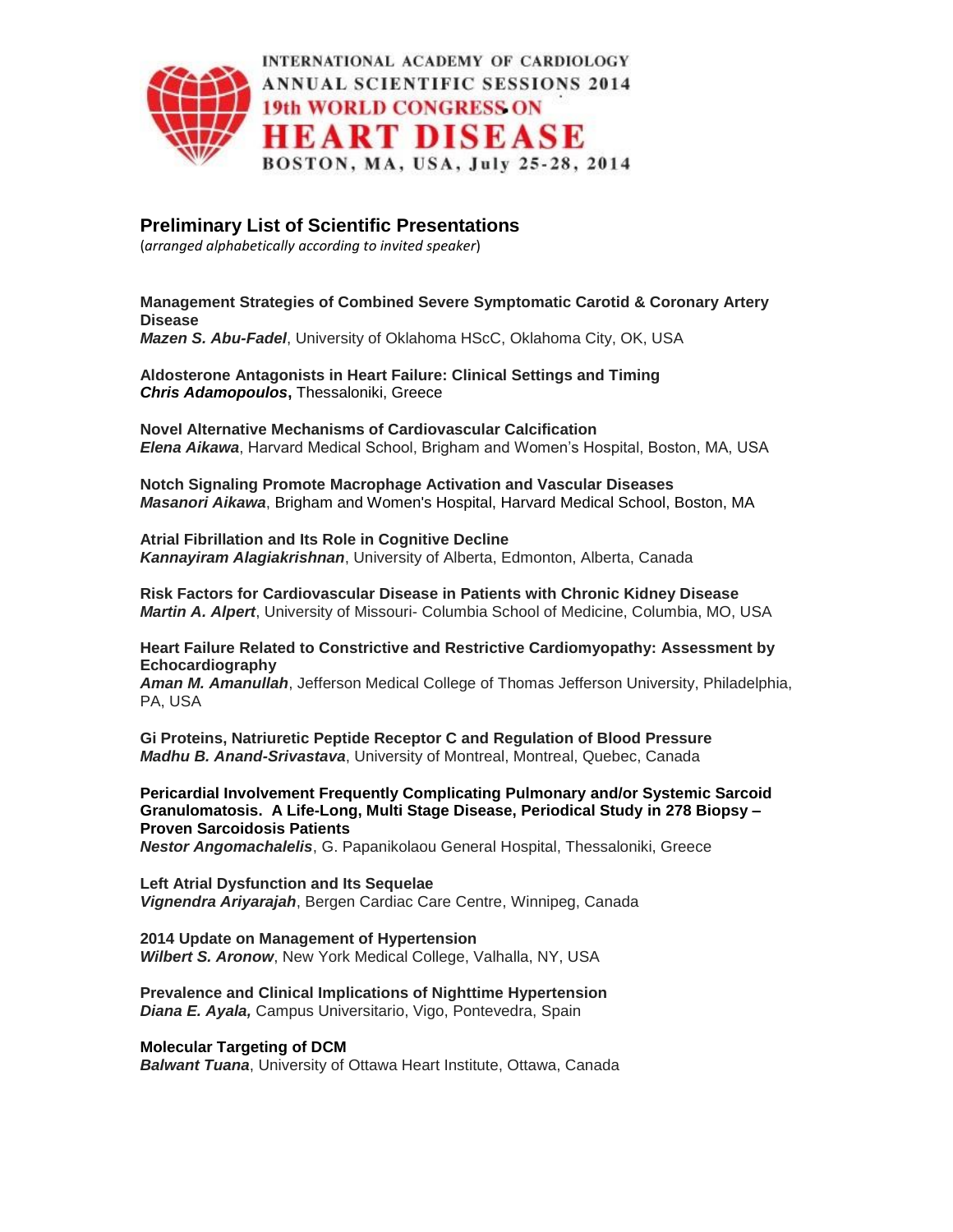**Optimal Blood Pressure Levels in the Elderly? Results of REGARDS Study. Should We Correct The Guidelines?** *Maciej Banach***,** Medical University of Lodz, Poland

**Looking Back on the Look AHEAD Trial** *Elizabeth Barrett-Connor*, University of California San Diego, La Jolla, CA, USA

**Managing Angina and Risk via Improved Endothelial Function: The EECP Model** *Gregory Barsness,* Mayo Clinic, Rochester, MN, USA

**LDL Carbamylation in Chronic Uremia: Is There a Role for Myeloid Peroxidase?** *Alexei G. Basnakian*, University of Arkansas for Medical Sciences, Little Rock, AR, USA

**Stem Cell-Derived Megakaryocytes: Towards Understanding Genetic Control of Platelet Function** *Lewis C. Becker*, Johns Hopkins University School of Medicine, Baltimore, MD, USA

**Genetic Factors Influencing Carotid Artery Size in American Indians** *Jonathan N. Bella*, Bronx-Lebanon Hospital Center, Bronx, NY, USA

**Present and Future of Nuclear Cardiology and Cardiac Ct in Cad: Value-Based Imaging** *Daniel S. Berman*, Cedars Sinai Medical Center, Los Angeles, CA

**Renal Denervation in 2014**

*Stefan Bertog*, Minneapolis VA Medical Center, MN, USA

**Interventional Electrophysiology in Patients with Complex Congenital Heart Disease** *Charles I. Berul*, Children's National Medical Center, George Washington University, Washington, DC, USA

**Twenty Year of C-Reactive Protein in Cardiology: Still an Appealing Marker of Disease?** *Luigi M. Biasucci,* Policlinico A. Gemelli, Catholic University of the Sacred Heart, Rome, Italy

**Serendipity in Medicine; Does Chance Truly Favor the Prepared Mind?** *Robert W.W. Biederman*, Carnegie Mellon University, Allegheny General Hospital, Pittsburgh, PA, USA

**Pleiotropic Effects of Ticagrelor, Potential Interaction with Aspirin**  *Yochai Birnbaum*, Baylor College of Medicine, Houston, TX, USA

**Impact of Coronary CT Angiography on Patient Management and Cardiovascular Outcomes: How to Integrate Test Results in Patient Care** *Ron Blankstein*, Brigham and Women's Hospital, Harvard Medical School, Boston, MA, USA

**HDL Hypothesis: Where Do We stand Now**? *William E. Boden*, Samuel S. Stratton VA Medical Center, Albany, NY, USA

# **Prognostic Role of CMR in STEMI**

*Vicente Bodi*, Hospital Clinico y Universitario de Valencia, University of Valencia, Valencia, Spain

**Renal Denervation in Heart Failure and Associated Co-Morbidities** *Andreas Bollmann*, Leipzig Heart Center, Leipzig, Germany

**Public Reporting of Cardiac Interventional and Surgical Outcomes** *William Bommer*, University of California Davis, Davis, CA, USA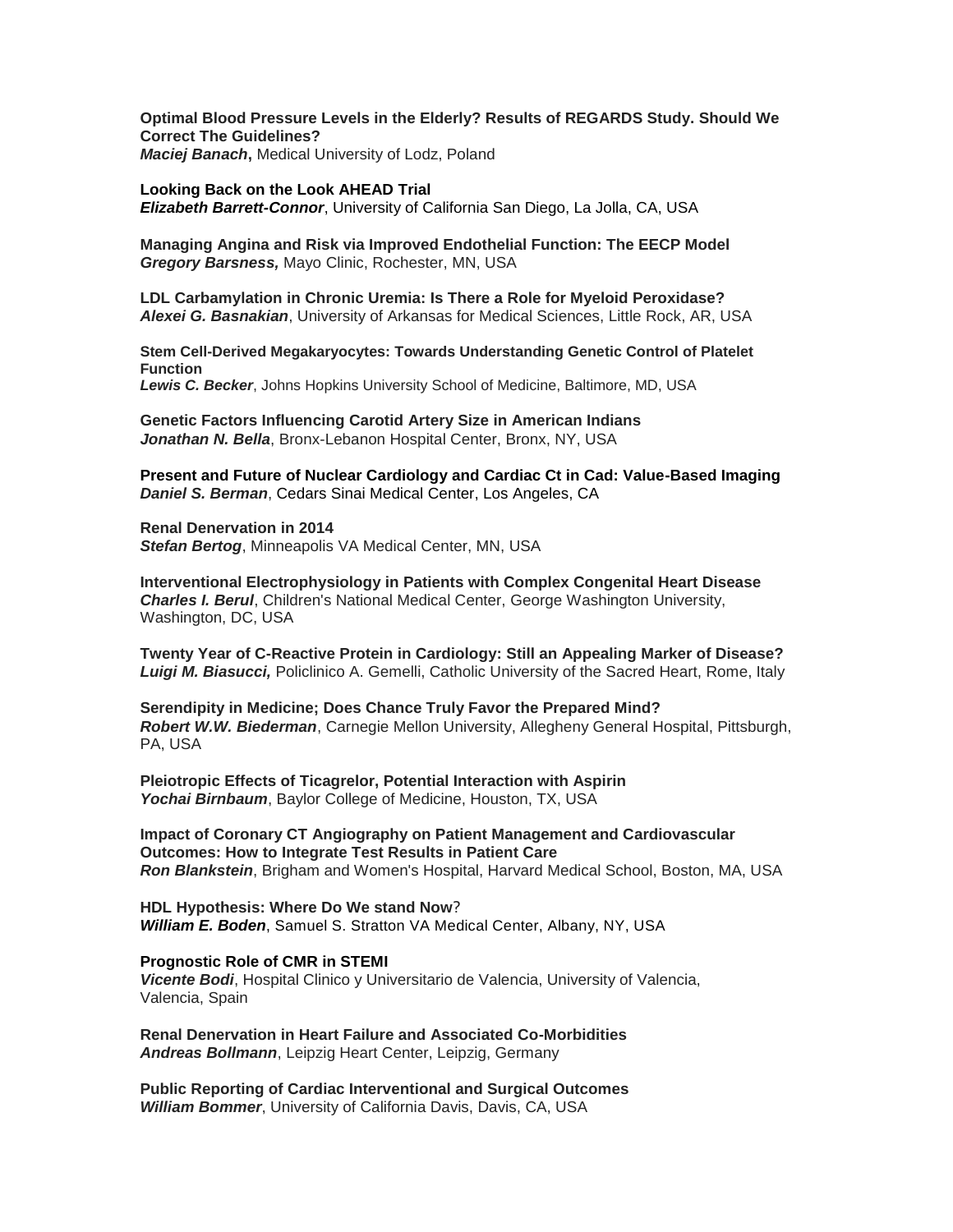### **Aortic Regurgitation: Impact of Preoperative Symptoms for Post-Valve Replacement Survival on Prognostication from Myocardial Contractility**

*Jeffrey S. Borer*, State University of New York Downstate Medical Center, New York, NY, USA

**Next Generation Sequencing Analysis of Families with Congenital Heart Disease** *Neil E. Bowles*, University of Utah School of Medicine, Salt Lake City, UT, USA

**The Evolution of Antiplatelet Therapy for ACS - From Bench to Bedside Sorin J. Brener**, NY Methodist Hospital, NY, USA

**Cenderitide: A Novel Designer Natriuretic Peptide for Post Acute Heart Failure** John C. Burnett Jr., Mayo Clinic, Rochester, MN, USA

**Transcatheter Pulmonary Valve Implantation: Where Are We?** *Gianfranco Butera*, Istituto Policlinico San Donato, San Donato Milanese, Italy

**Successful EVAR Program in a Rural Hospital** *Samuel M. Butman*, University of Arizona, Cottonwood, AZ, USA

**Novel Mechanisms of Diabetic Vascular Oxidative Stress and Dysfunction** *Hua Linda Cai*, David Geffen School of Medicine, University of California Los Angeles, CA, USA

**Prediction of Arrhythmic Events with Positron Emission Tomography** *Michael E. Cain*, University at Buffalo, Buffalo, NY, USA

**The Role of Progenitor Cells in Atherosclerosis** *Noel M. Caplice*, University College Cork, Cork. Ireland

**Sleep Apnea In Patients With CRT: Is It Worthwhile To Check?** *Alessandro Capucci*, Università Politecnica delle Marche, Ancona, Italy

**Low Gradient Severe Aortic Stenosis: Diagnosis and Management** *Hari P. Chaliki*, Mayo Clinic, Arizona, USA

**Cardiovascular Risk Factors and Endothelial Dysfunction** *Changyi (Johnny) Chen*, Baylor College of Medicine, Houston, TX, USA

**Dual Utilization of Exercise Echocardiograms and Myocardial Perfusion in Assessing Ischemia in a Cardiology Practice** *Yzhar Charuzi*, Cedars Sinai Heart Institute, Los Angeles, CA, USA

**Transcatheter Aortic Valve Replacement: A Technology Coming Of Age** *Asim N. Cheema*, St. Michael's Hospital, Toronto, Canada

**Dynamic LVOT Obstruction -Beyond HCM**  *Anand Chockalingam*, University of Missouri, Columbia, MO, USA

**Cysteine Protease Cathepsin K Controls Injury-induced Vascular Repair in Mice** *Xian Wu Cheng*, Nagoya University Graduate School of Medicine, Nagoya Japan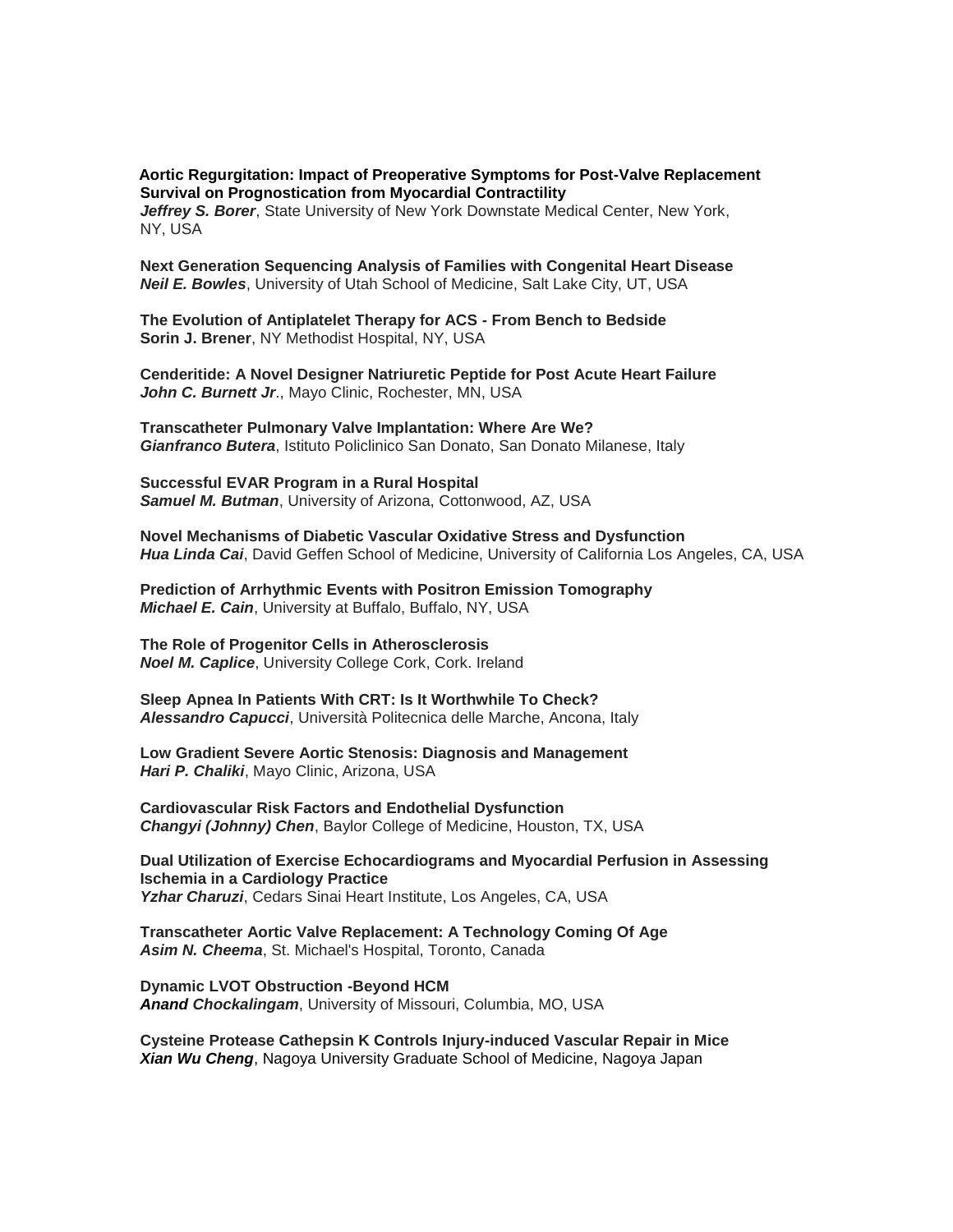**Peripheral Abnormalities in Heart Failure and Preserved Ejection Fraction** *Julio A. Chirinos*, University of Pennsylvania School of Medicine, Philadelphia, PA, USA

**The Role of Exercise and Rehabilitation for Heart Failure Patients** *Christina Chrysohoou*, Hippokration Hospital, University of Athens, Greece

**The Controversies of Statin Therapy: An Overview and Assessment of the Data** *Shorena Chumburidze*, David Tvildiani Medical University, Tbilisi, Rep. of Georgia

**Diagnostic and Prognostic Role of Noninvasive Coronary Flow Reserve** *Quirino Ciampi*, Fatebenefratelli Hospital, Pisa, Italy

**Prevention of Sudden Cardiac Death during Sports: The Power of Pre-Participation Screening** *Domenico Corrado*, University of Padua Medical School, Padova, Italy

**Advances in Heart Failure Treatment: Percutaneous Ventricle Restoration**

*Marco A. Costa*, University Hospitals Case Medical Center, Cleveland, OH, USA

**Mechanisms of Acute Coronary Syndromes: A Reappraisal** *Filippo Crea*, Catholic University, Rome, Italy

**Clinical Effectiveness of CRT and ICD Therapy in Patients with Heart Failure by Race and Gender: Findings from IMPROVE HF** *Anne B. Curtis*, University at Buffalo, Buffalo, NY, USA

**Patients with Different Etiology of Left Ventricular Failure Who, Moreover, Present Very Large Difference in the Level of Amyloid A** *Sergio Dalla Volta*, University of Padua Medical School, Padua, Italy

**Dual AT1 Receptor/Neprilysin Inhibition ('ARNI') in Hypertension: An Improvement Versus AT1 Receptor Blockade?** *Alexander H.J. Danser*, Erasmus Medical Center, Rotterdam, The Netherlands

**Arrhythmia Mechanisms in Arrhythmogenic Cardiomyopathy: Life Nanometers away from Sudden Death** *Mario Delmar*, New York University School of Medicine, York, NY, USA

**Silent Cerebral Lesions Associated With Atrial Fibrillation Ablation** *Thomas Deneke*, University of Bochum, Germany

**Genetics of Diastolic Heart Failure** *Alan Y. Deng*, Hospitalier de l'Université de Montréal (CRCHUM), Montreal, Canada

**Potential Therapy for the Prevention of Sudden Cardiac Death** *Naranjan S. Dhalla,* St. Boniface General Hospital Research Centre, University of Mantioba, Winnipeg, Canada

**Alternate Healthy Eating Index, Mediterranean and Dash Dietary Patterns and Risk of Death in the Physician's Health Study**  *Luc Djousse*, Brigham and Women's Hospital and Harvard Medical School, Boston, MA, USA

**Surgical Options in Heart Failure in the Elderly** *Roland Hetzer***,** German Heart Institute, Berlin, Germany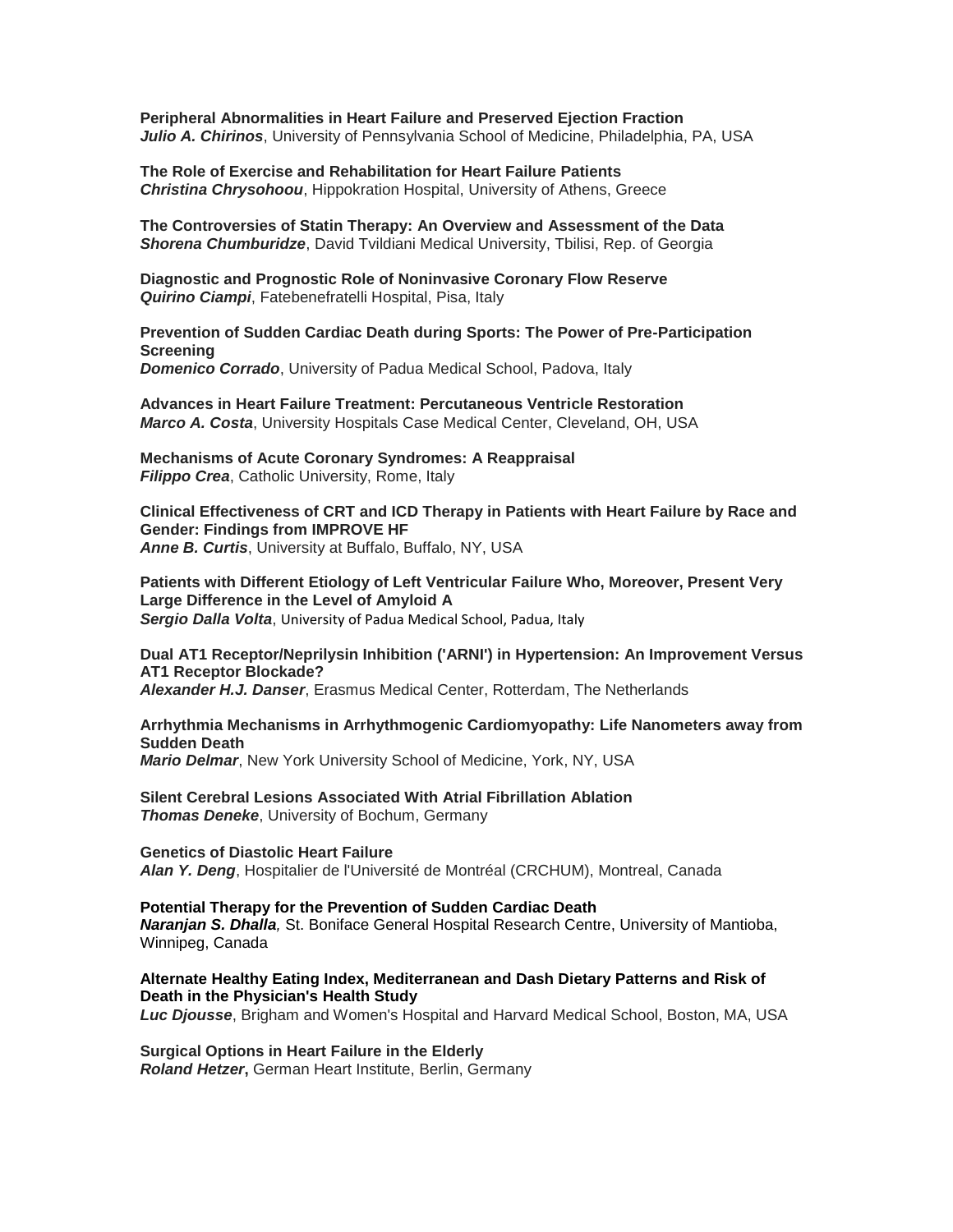# **Rescue of Physiologic Vascular Repair by Caspase-Inhibition: A Novel Approach to Better Treat Advanced Atherosclerosis**

*Randolph Hutter,* Mount Sinai Medical Center, New York, NY, USA

# **Mitochondrial Dysfunction and Arrhythmic Risk: Possible New Therapies for Sudden Death**

*Samuel C. Dudley*, University of Illinois at Chicago, Chicago, IL, USA

## **Radiation Doses and Best Practice Use in Nuclear Cardiology across the Globe: Findings from the 66 Country INCAPS Study**

*Andrew J. Einstein*, Columbia University Medical Center and New York-Presbyterian Hospital, New York, NY, USA

**Guilt by Association: A Paradigm for Identifying a Silent Killer (Thoracic Aortic Aneurysm)** *John A. Elefteriades*, Yale University School of Medicine, New Haven, CT, USA

**Functional and Anatomical Cardiac Imaging in Patients with Coronary Artery Stents Abdou Elhendy**, Marshfield Clinic, Marshfield, WI, USA

**The Influenza Vaccine- Preventing Cardiovascular Events in High-Risk Patients** *Michael Farkouh*, Toronto General Hospital, Toronto, ON, Canada

**Culprit vs Multivessel PCI in STEMI: What is best?** *David P. Faxon*, Harvard Medical School, Brigham and Women's Hospital, Boston, MA, USA

**Regression of Hypertrophy (and Fibrosis?) in Hypertrophic Cardiomyopathy** *Michael A. Fifer*, Massachusetts General Hospital, Boston, MA, USA

**Toll-Like Receptor 9 Regulation of Coagulation in Acute Coronary Artery Disease** Janos G. Filep, Maisonneuve-Rosemont Hospital, Montreal, Quebec, Canada

**New Insights in Masked Hypertension** *Stanley S. Franklin*, University of California, Irvine, CA, USA

**A Case of Orthostatic Hypotension and Recent Advances** *Gordon L. Fung*, UCSF Medical Center at Mt. Zion, San Francisco, CA, USA

**Association of Adverse Left Ventricular Remodeling with Incident Heart Failure and Ventricular Arrhythmias** *William H. Gaasch*, Lahey Clinic, Burlington, MA, USA

**Molecular Drivers of Vascular Remodeling** *Zorina Galis*, Division of Cardiovascular Sciences, NIH, Bethesda, MD, USA

**Post-Ischemic Myocardial Insulin Resistance and Ischemic Heart Failure: Role of Mitochondria-ROS Uncoupling** *Feng Gao*, The Fourth Military Medical University, Xi'an, China

**Fractional Flow Reserve** *Joel Garcia*, Denver Health Medical Center, Denver, CO, USA

**Management of Stable Ischemic Heart Disease: Overview of Recent Guidelines** *Julius M. Gardin*, Hackensack University Medical Center, NJ, USA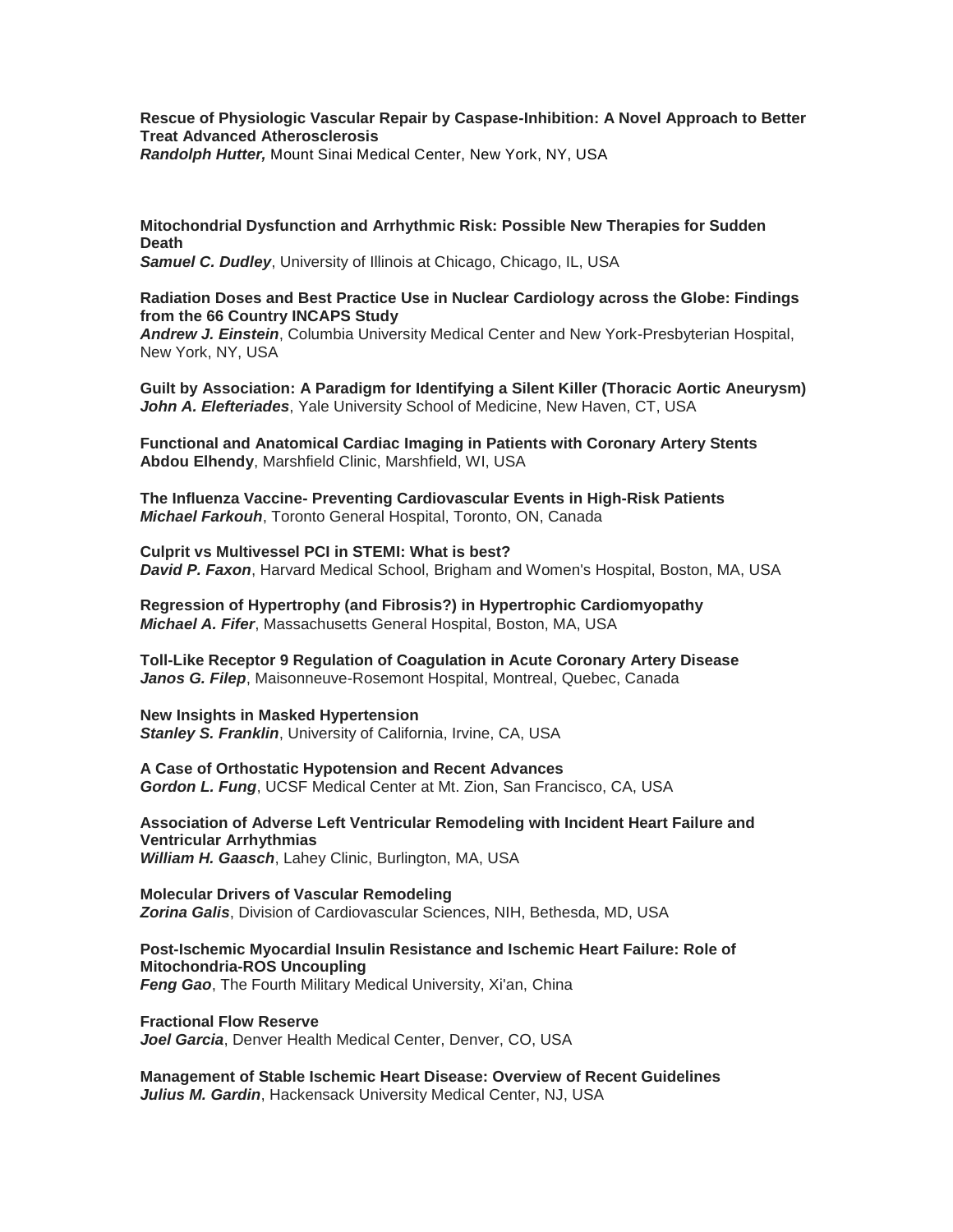**Stem Cell Therapy for Cardiovascular Disease**

*Jon C. George*, Temple University School of Medicine, Philadelphia, PA, USA

**Translating T3 Treatment of Heart Failure From Bench to Bedside: Finally, A Safe Treatment/Monitoring Protocol that Should Work!** *A. Martin Gerdes*, New York Institute of Technology, Old Westbury, NY, USA

**Contradictory Effects of Hyperlipidemia and Diabetes Mellitus on Progression of Abdominal Aortic Aneurysm: Pathobiological Mechanisms** *S. David Gertz*, The Hebrew University of Jerusalem, Jerusalem, Israel

**The Short QT Syndrome and Sudden Cardiac Death** *Michael H. Gollob*, University of Ottawa Heart Institute, Ottawa, ON, Canada

**Impaired Endogenous Thrombolysis- A Novel, Easy-To-Measure Biomarker of Adverse Cardiovascular Events** *Diana A. Gorog*, Imperial College, London, UK

**Twenty-Five Years of Statins: Where Do We Go From Here?** *Antonio M. Gotto, Jr.,* Weill Cornell Medical College, New York, NY, USA

**Optimal Duration of Dual Antiplatelet Therapy after DES Implantation: EXCELLENT Trial and Future Perspectives** *Hyeon-Cheol Gwon*, Sungkyunkwan University School of Medicine, Seoul, Republic of Korea

**Synergistic Reduction of Atherosclerosis by the Combined LXR Ligand and ERK1/2 Inhibitor---A Multiple Mechanisms Dependent Pathway Jihong Han, Nankai University, China** 

**Can we Prevent Readmissions for Heart Failure?** *Paul A. Heidenreich,* Stanford University, Palo Alto, CA, USA

**Statin Utilization: Emerging Clinical and Public Health Challenges** *Charles H. Hennekens*, Florida Atlantic University, Boca Raton, FL, USA

**Sleep-Time Blood Pressure as a Therapeutic Target for Cardiovascular Risk Reduction** *Ramon C. Hermida*, Campus Universitario, Vigo, Pontevedra, Spain

**Left Atrial Size and Function: Role in Prognosis** *Brian D. Hoit*, Case Western Reserve University, Cleveland, OH, USA

**Evaluation of Neointimal Tissue after Drug-Eluting Stent Implantation with Optical Coherence Tomography**

*Myeong-Ki Hong*, Severance Cardiovascular Center and Severance Biomedical Science Institute, Seoul, South Korea

### **Blood Pressure and the Risk of Cardiovascular Disease among Patients with Type 2 Diabetes**

*Gang Hu,* Pennington Biomedical Research Center, Baton Rouge, LA, USA

**Genetics in Atrial Fibrillation: Impact for Improved Rhythm and Rate Control**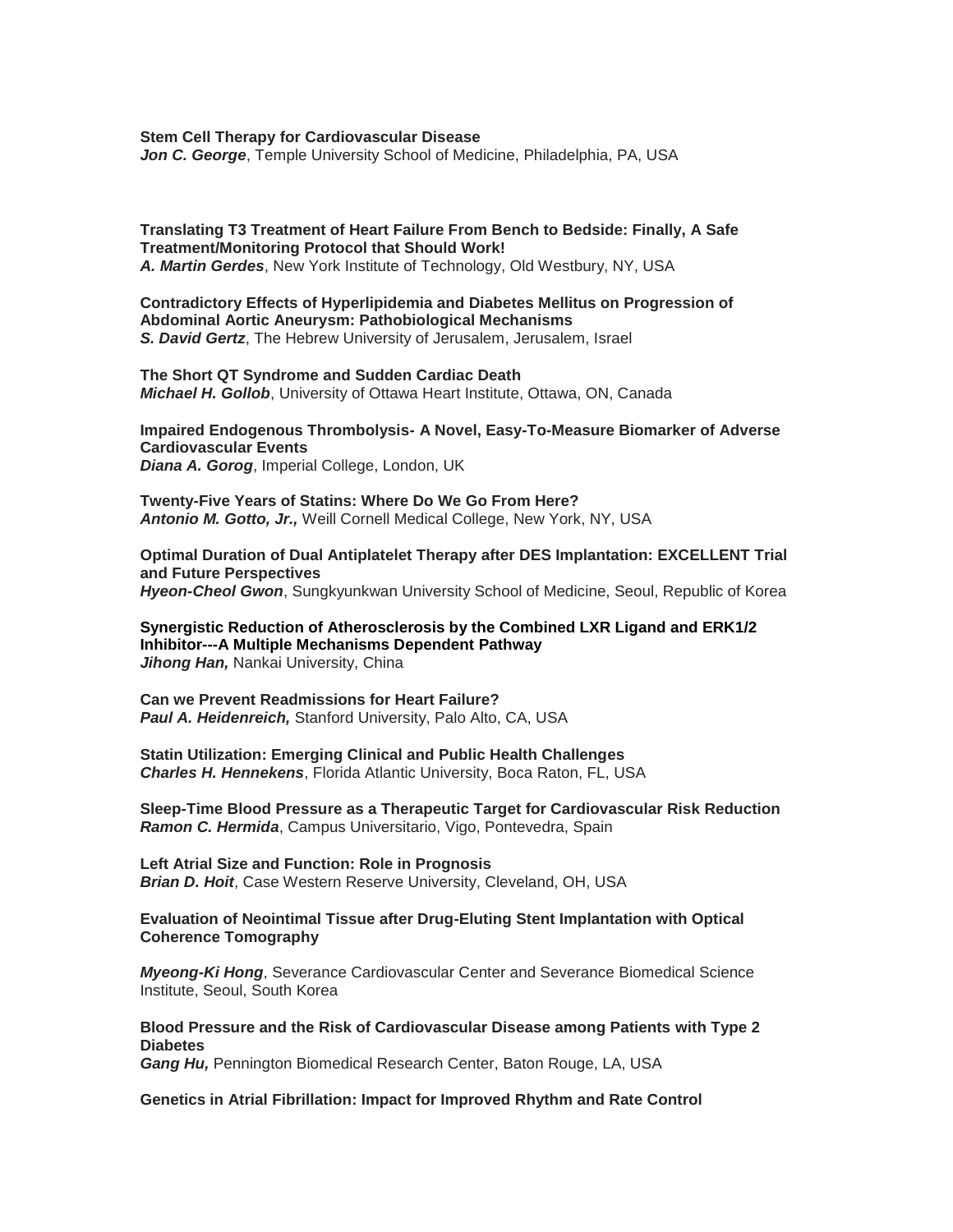*Daniela Husser*, University Leipzig Heart Center, Leipzig, Germany

**Colchicine and New Management Strategies for Acute and Recurrent Pericarditis** *Massimo Imazio*, Maria Vittoria Hospital, Torino, Italy

**Intravascular Near-Infrared Fluorescence Molecular Imaging of Inflamed Plaques** *Farouc Jaffer,* Massachusetts General Hospital, Boston, MA, USA

**Aldosterone, Copeptine and Other Neuroendocrine Markers in Patients with Stroke** *Daniela Jezova,* Slovak Academy of Sciences, Bratislava, Slovakia

**Epigenetic Regulation of Laminar Flow-Mediated Genes and Atherosclerosis** *Zheng-Gen Jin*, University of Rochester School of Medicine and Dentistry, New York, USA

**Disturbed Flow Induces Inflammation and Atherosclerosis by Decreasing TIMP3 - A Role for Mechanosensitive miRNA** *Hanjoong Jo*, Georgia Tech and Emory University, Atlanta, GA, USA

**Aging and Heart Failure: 2014 Update** *Bodh I. Jugdutt*, University of Alberta and Hospitals, Edmonton, Alberta, Canada

**Right Ventricular Failure after Implantation of Left Ventricular Assist Devices** *Andreas Kalogeropoulos*, Emory University School of Medicine, Atlanta, GA, USA

**Fractional Flow Reserve (FFR) at 2014- Where are we and where is it Going?** *Edo Kaluski*, University Hospital, Newark, NJ, USA

**HFpEF (Heart Failure with Preserved Ejection Fraction) Pathophysiology: Implications for Therapeutic Targets**

*David M. Kaye*, Baker IDI Heart and Diabetes Institute, Alfred Hospital, Melbourne, Australia

**Cardiorenal Syndrome: Not As Straight Forward As We Used to Think** *Amir Kazory*, University of Florida, Gainesville, FL, USA

**Implications for the Use of Accelerometer Data in Patient Management** *Ilan Kedan*, Cedars Sinai Heart Institute, Beverly Hills, CA, USA

**Body Mass Index and Mortality: Is Being Overweight Really Healthy?** *Arthur L. Klatsky*, Kaiser Permanente Medical Center, Oakland, CA, USA

## **The Effect of Bendavia on Ischemia/Reperfusion Injury, Left Ventricular Remodeling and Dysfunction**

*Robert A. Kloner*, Good Samaritan Hospital/USC, Los Angeles, CA, USA, University of Southern California, Los Angeles, CA, USA

**Innate Immunity and Heart Disease** *Anne A. Knowlton*, University of California, Davis, CA, USA

**Non Pharmacological and Catheter Based Therapy of Difficult to Treat (D2T) Hypertension** *Santhosh K.G. Koshy*, UT Health Sciences Center, Memphis, TN, USA

**Role of MicroRNA in Cardioprotection**

*Rakesh C. Kukreja*, Virginia Commonwealth University, Richmond VA, USA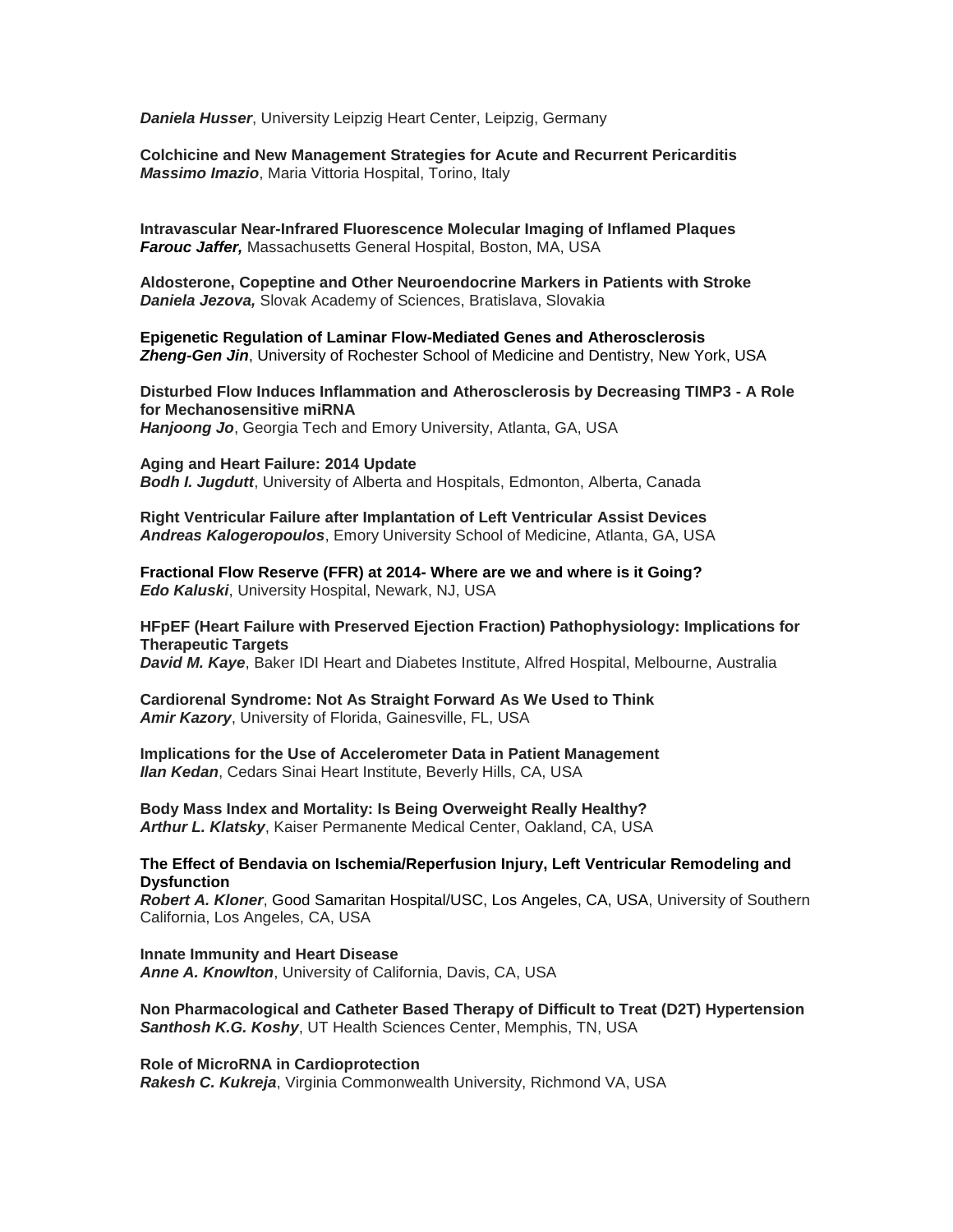### **PCI versus CABG in Multiple Vessel CAD**

*Adarsh Kumar*, Govt Medical College/GND Hospital, Amritsar, India

## **Clinical Implications of Silent Cerebral Embolization and Role of Neuro-Protection during Cardiac Procedures**

*Alexandra Lansky*, Yale University School of Medicine, New Haven, CT, USA

### **Live Cell Superresolution Microscopy Identifies Proliferative Nanopathology of T-Tubule Membranes**

*Stephan E. Lehnart,* University Medical Center Goettingen, Germany

**New Avenues in the Fight against Atherosclerosis**

*Stephanie Lehoux*, McGill University, Montreal, QC, Canada

# **Echocardiographic Insights: From Morphology to Mechanisms of Mitral Valve Disease and Beyond**

*Robert A. Levine*, Massachusetts General Hospital, Boston, MA, USA

### **Metabolic Syndrome and Cardiovascular Disease**

*T. Barry Levine*, Drexel University College of Medicine, Philadelphia, PA, USA

**Mitochondrial Dysfunction and Diabetic Heart Disease** *Qiangrong Liang*, New York Institute of Technology, Old Westbury, NY, USA

### **Carbon Nanotubes Scaffolds as a New Basis for Cardiac Tissue Engineering**

*Carlin S. Long*, University of Colorado Health Sciences Center, Denver Health Medical Center, Denver, CO, USA

### **FFR and Peripheral Disease**

*Amir S Lotfi,* Tufts University School of Medicine, Baystate Medical Center, Springfield, MA, USA

### **Serpins as Therapy – from Virus to Man**

*Alexandra Lucas*, University of Florida, Gainesville, FL, USA

**The Pathway of Pericyte Cell Therapy in Cardiovascular Disease** *Paolo Madeddu*, University of Bristol, UK

**Triggers of Acute Cardiovascular Events: Clinical Implications** *Mohammad Madjid*, Texas Heart Institute, Houston, TX, USA

## **Stress-Only Imaging; A New Paradigm for Performing Stress Myocardial Perfusion Imaging**

*John Mahmarian*, Houston Methodist Debakey Heart And Vascular Center, Houston Texas

#### **Precision Medicine for Today and Tomorrow: Targeting Molecular Pathways for Vascular Disease**

*Kenneth Maiese*, University of Medicine & Dentistry of New Jersey, Newark, NJ, USA

## **Women and Heart Disease: Update on Prevention** *Shaista Malik*, UC Irvine, CA, USA

**The Pivotal Role of L-Arginine in the Ischemic Heart Preconditioning - A Nanomedical Approach**

*Tadeusz Malinski*, Ohio University, Athens, OH, USA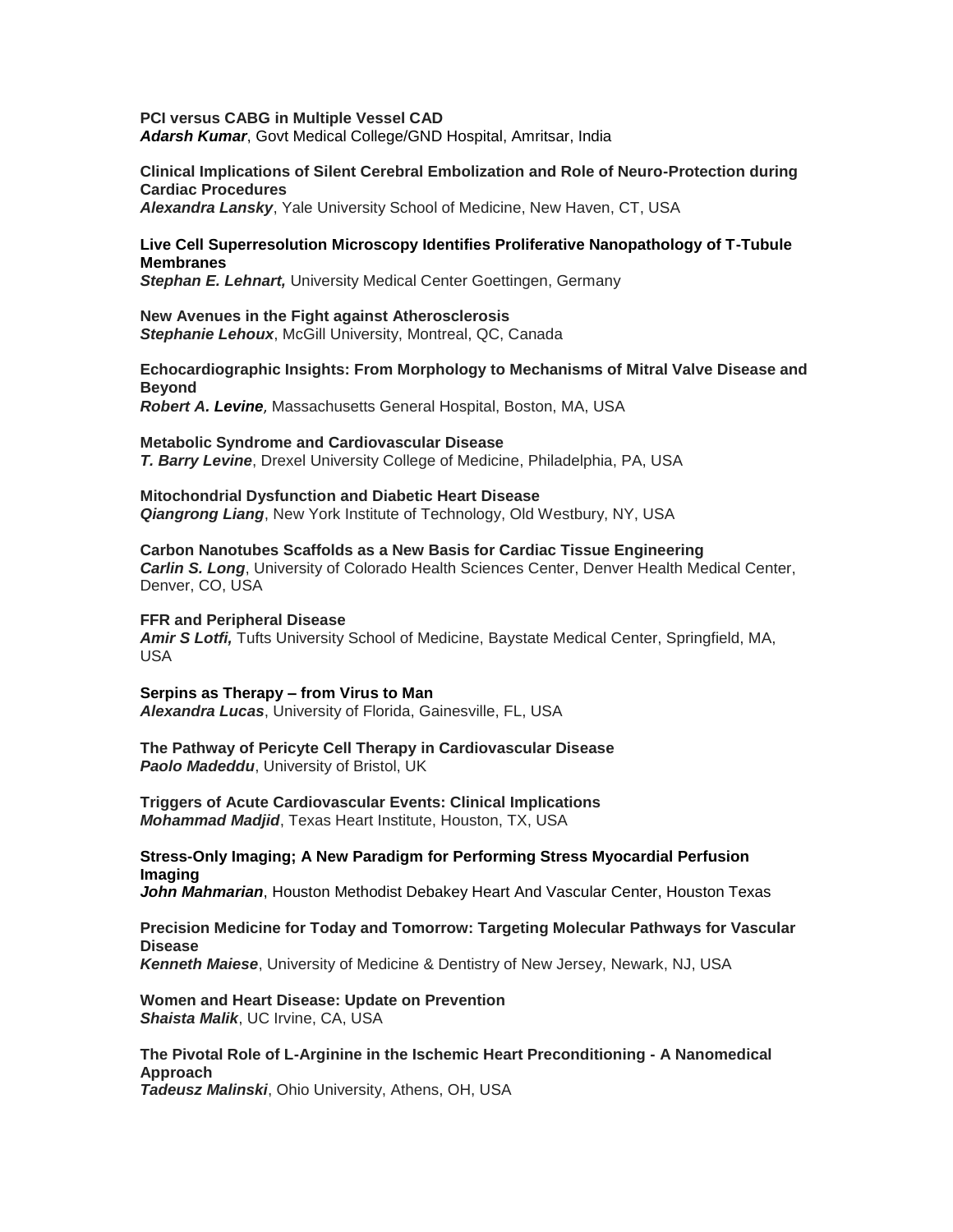**Temporal Variation in Acute Aortic Diseases: Only a Random Phenomenon?** *Roberto Manfredini*, University of Ferrara, Italy

**Demographic Changes in Congenital Heart Disease in the XXI Century: Impact in Management and Outcomes**

*Ariane Marelli,* Mc Gill University Health Centre, Montreal, QC, Canada

**Training of Cardiovascular Physician-Scientists in the US: Results of Specific Training Pathways**

*James D. Marsh*, University of Arkansas for Medical Sciences, Little Rock, AR, USA

**Prevention of Stroke in Atrial Fibrillation: Are All Oral Drugs the Same?** *Antoni Martinez Rubio*, Hosp. de Sabadell - Univ. Autonoma de Barcelona, Sabadell, Spain

**Prolylhydroxylases in Ischemic Heart Disease** *Nilanjana Maulik*, University of Connecticut School of Medicine, Farmington, CT, USA

**Saturated Fat Intake and the Genesis of Coronary Artery Disease – Where's The Evidence?**  *Jawahar L. Mehta*, University of Arkansas for Medical Sciences, Little Rock, AR, USA

**Stem Cell and Gene Therapy for Heart Failure** *Leslie W. Miller*, University of South Florida, Tampa, FL, USA

**Integrative and Complementary Medicine in Cardiology: New Hope or Just Hip and Hype?** *Freny Vaghaiwalla Mody*, VA Greater Los Angeles HCS, CA, USA

**Cardiac Surgery in the Adult Congenital Heart Disease Patient: A Spectrum of Lesions** *Bassem Mora*, Sheikh Khalifa Medical City, Cleveland Clinic, Abu Dhabi, United Arab Emirates

**Residual Vascular Risk after Statin Therapy: The Promise of Novel Lipoprotein Biomarkers** *Samia Mora*, Brigham and Women's Hospital, Boston, MA, USA

**Indoxyl Sulfate and Cardio-Renal Syndrome; The Role Of Aryl Hydrocarbon Receptor** *Toshisuke Morita,* Toho University Omori Medical Center, Ota-ku, Tokyo, Japan

**Advancements in Telemedicine and Application in Specialty Practice** *Alexander Morss*, Harbor Medical Associates, Boston, MA, USA

**Update on Coronary Bifurcation Classification and Techniques** *Mohammad R. Movahed*, The Southern Arizona VA Health Care System, Tucson, AZ, USA

**Epidemiology and Risk Factors of Early Mortality after Heart Transplantation: A US National Perspective**

*Marjan Mujib,* Westchester Medical Center at New York Medical College, Valhalla, NY, USA

**Determinants of Cardiac Function in Patients with End Stage Dilated Cardiomyopathy** *Sherif F. Nagueh,* Methodist DeBakey Heart and Vascular Center, Houston, TX, USA

**Skeletal Muscle Hypertrophy Induced by Novel KAATSU Rehabilitation and Prevention of Sarcopenia**

*Toshiaki Nakajima*, University of Tokyo, Tokyo, Japan

**Biomarkers in Cardiac Allograft Vasculopathy** *Nandini Nair,* Sacred Heart Medical Center, Spokane, WA, USA

**Echocardiography: Past, Present and Future**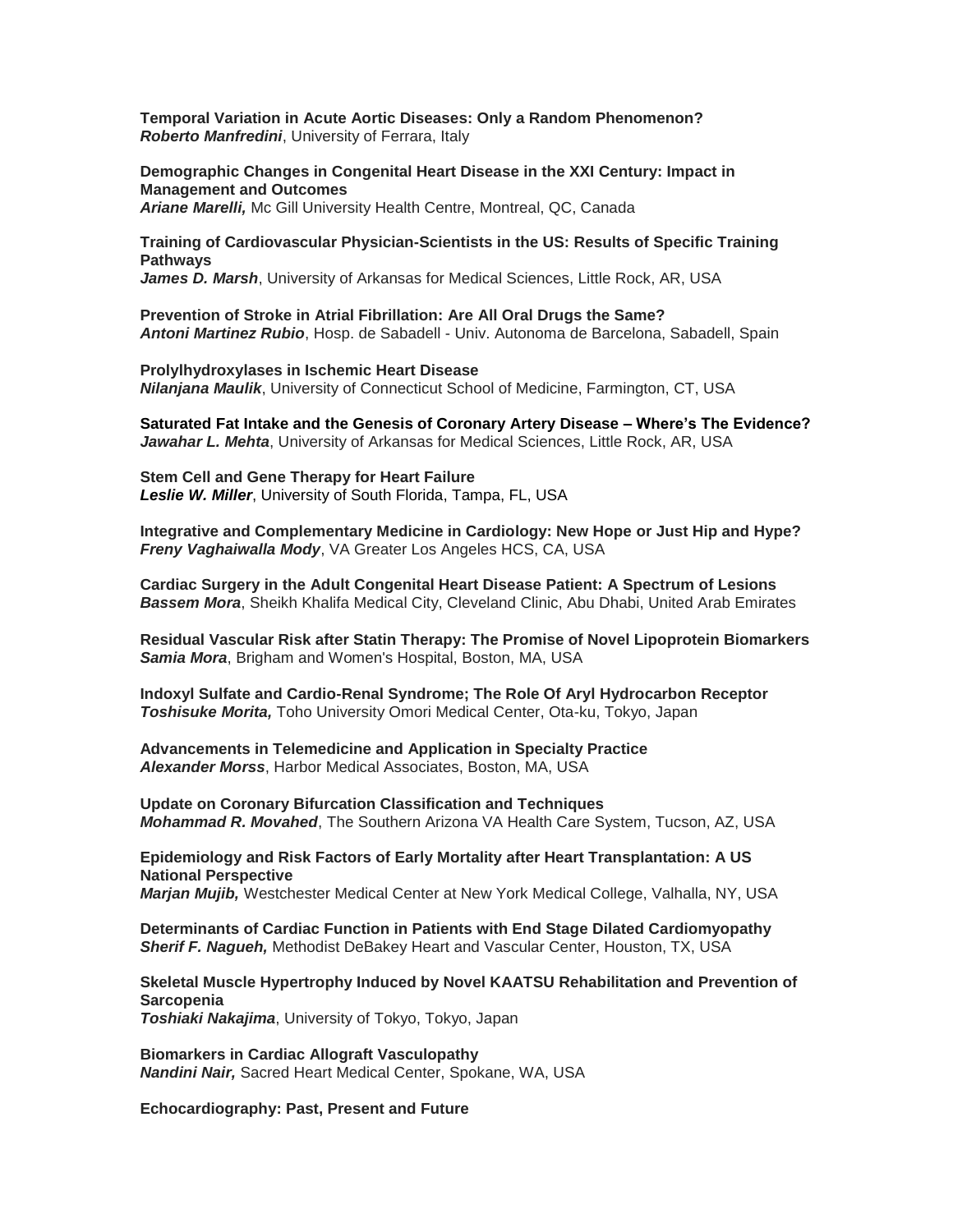*Navin C. Nanda*, University of Alabama at Birmingham, Birmingham, AL, USA

**Regulation of Intestinal Genes by an 18 Mer Peptide Reduces Systemic Inflammation and Improves Cardiovascular Status** *Mohamad Navab*, David Geffen School of Medicine at UCLA, Los Angeles, CA, USA

**De-risking High Risk Asymptomatic Individuals by Coronary Artery Calcium Testing: Power of Zero!** *Khurram Nasir*, Baptist Health, Miami Beach, FL, USA

**Regulation of Enos Mrna Destabilization Via ROCK2-Mediated Eef1a1 Phosphorylation** *Kensuke Noma*, Hiroshima University Hospital, Hiroshima, Japan

**Prognostic Value of Microvascular Obstruction on Multidetector Computed Tomography after Primary Percutaneous Coronary Intervention in Acute Myocardial Infarction** *Kenji Okumura*, Toki Municipal General Hospital, Toki, Japan

**Mechanisms of Hypertrophy in Valvular Heart Disease** *Niels Thue Olsen*, Rigshospitalet, Copenhagen, Denmark

**Intravascular Near-Infrared Fluorescence Molecular Imaging of Inflamed Plaques"** *Eric A. Osborn***,** Massachusetts General Hospital, Boston, MA, USA

**Mediterranean Diet and Secondary Prevention of CVD** *Demosthenes B. Panagiotakos*, Harokopio University, Athens, Greece

**Genetic Disruption of Npr1 Upregulates Cardiac Expression of Proinflammatory Mediators** *Kailash N. Pandey*, Tulane University School of Medicine, New Orleans, LA, USA

**Management of Atrial Flutter** *Hakan Paydak*, University of Arkansas for Medical Sciences, Little Rock, AR, USA

**Hand Held Echocardiography: Role in Clinical Practice** *Patricia A. Pellikka*, Mayo Clinic College of Medicine and Mayo Foundation, Rochester, MN, USA

**Introduction of a Mouse Model that Reflects Human Atherosclerotic Plaque Instability and Rupture: A Unique Tool for Discovery of Strategies towards Plaque Pacification and Ultimately Prevention of Myocardial Infarction** *Karlheinz Peter*, Baker IDI Heart and Diabetes Institute, Victoria, Australia

**Myocardial Elasticity and Cardiac Function** *Cristina Pislaru*, Mayo Clinic College of Medicine, Rochester, MN, USA

**A Tale Of Two Hearts: Any New Echocardiography Tricks in Valvular Heart Disease?** *Sorin Pislaru*, Mayo Clinic College of Medicine, Rochester, MN, USA

**Hybrid Ablation of Atrial Fibrillation: Hype or Here to Stay?** *Laurent Pison*, Maastricht University Medical Center, Maastricht, The Netherlands

**The Effect of Financial Crisis on the Health Status of Population...Insights from Greece** *Christos Pitsavos*, 1st Cardiology Clinic University of Athens, Athens, Greece

**The Management of Patients with Advanced Heart Failure**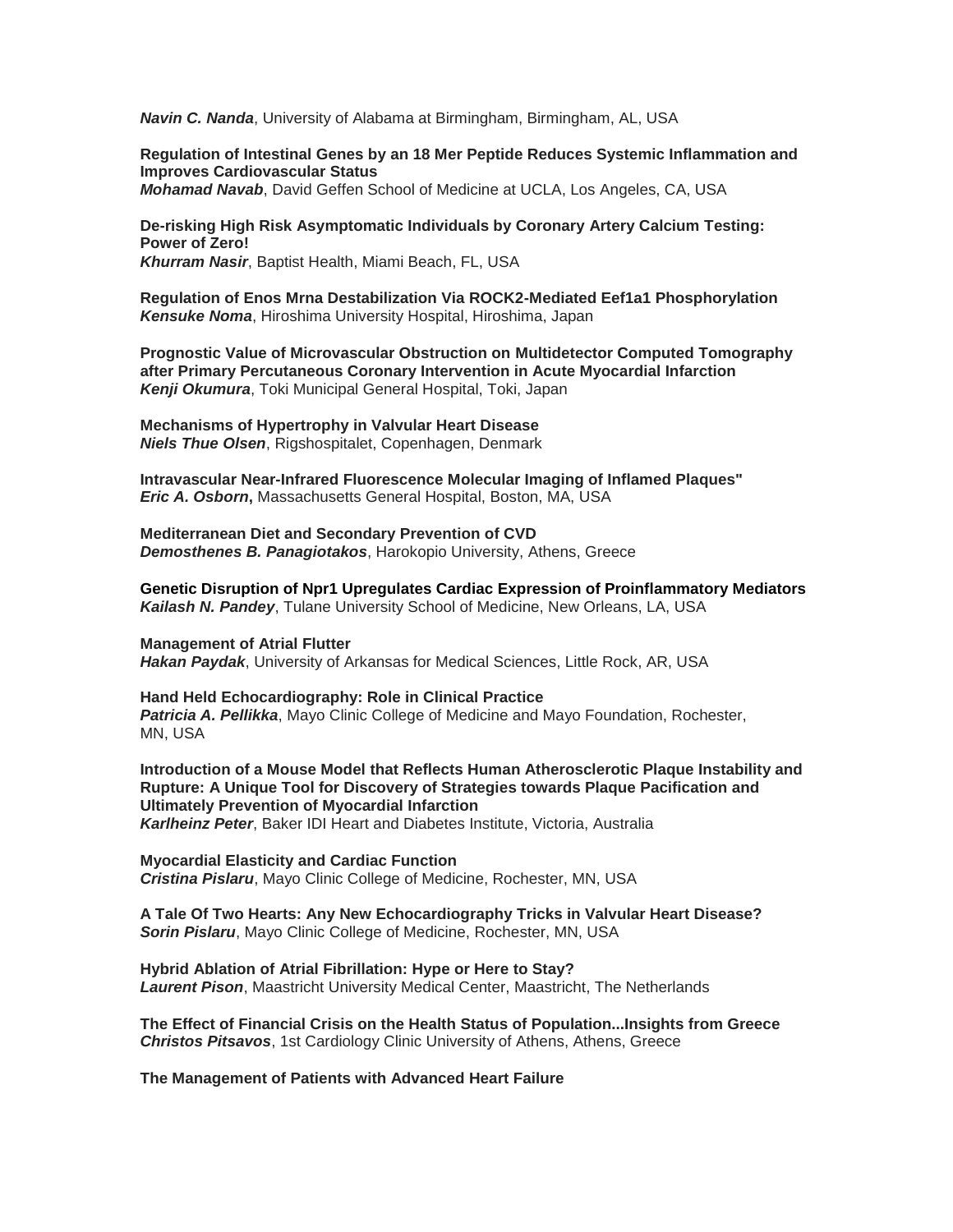*Maria Vittoria H. Pitzalis*, East Carolina University, The Brody School of Medicine, Greenville, NC, USA

#### **Antihypertensive Effect of Flaxseed**

*Kailash Prasad*, University of Saskatchewan, Saskatoon, SK, Canada

**Biophysics of Myeloperoxidase Interactions with HDL: An Index of Functionality?** *Kirkwood A. Pritchard Jr.,* Children's Research Institute, Milwaukee, WI, USA

**Left Ventricular Function in Patients with Chronic Total Occlusion of LAD: Long-Term Follow-Up**

*Maria Prokudina*, Federal Center of Heart, Blood and Endocrinology, St. Petersburg, Russia

**Genetic Discovery of CVD in Diabetic Patients** *Lu Qi*, Harvard School of Public Health, Boston, MA, USA

**Aspirin-Insensitive Thromboxane Generation; A Novel Risk Factor for Cardiovascular Disease** *Jeffrey J. Rade*, UMASS Medical School, Worcester, MA, USA

**ACE2 as a Target for Cardio-Pulmonary Disease Therapeutics** *Mohan K. Raizada*, University of Florida, Gainesville, FL, USA

**Atorvastatin Attenuates Atherosclerosis In The Valves And Femurs From Hypercholesterolemic Ldlr-/- Mice AS=OP** *Nalini Rajamannan,* Northwestern University Feinberg School of Medicine, Chicago, IL, USA

**The Macrophage A2b Adenosine Receptor Controls Tissue Insulin Sensitivity: Implications for Vascular Disease** *Katya Ravid*, Boston University School of Medicine, MA, USA

**Atypical and Unusual Clinical Presentations of Patients with Ischemic Heart Disease** *Hanumanth K. Reddy*, University of Arkansas for Medical Sciences, Little Rock, AR, USA

**Translation of Genomic Discoveries for CAD** *Muredach P. Reilly*, University of Pennsylvania School of Medicine, Philadelphia, PA, USA

**Translation of HDL Functionality into Clinical Practice** *Robert S. Rosenson*, Mount Sinai School of Medicine, New York, NY, USA

**Effects of Long-Term Therapy with Bendavia (MTP-131), a Novel Mitochondria-Targeting Peptide, on Skeletal Muscle Fiber Type Composition in Dogs with Chronic Heart Failure** *Hani N. Sabbah*, Henry Ford Heart & Vascular Institute, Detroit, MI, USA

**Is Ischemia Universal In A Chronic Total Occlusion**? *Rajesh Sachdeva,* Little Rock, AR, USA

**Device Closure of Complex Atrial Septal Defect in Adults- Issues and Solutions** *Masood Sadiq***,** The Children's Hospital/The Institute of Child Health, Lahore. Pakistan

**Benefit and Risks of Antidiabetic Treatment in Patients with Coronary Artery Disease and Heart Failure**

*Christoph H. Saely*, VIVIT Institute, Academic Teaching Hospital, Feldkirch, Austria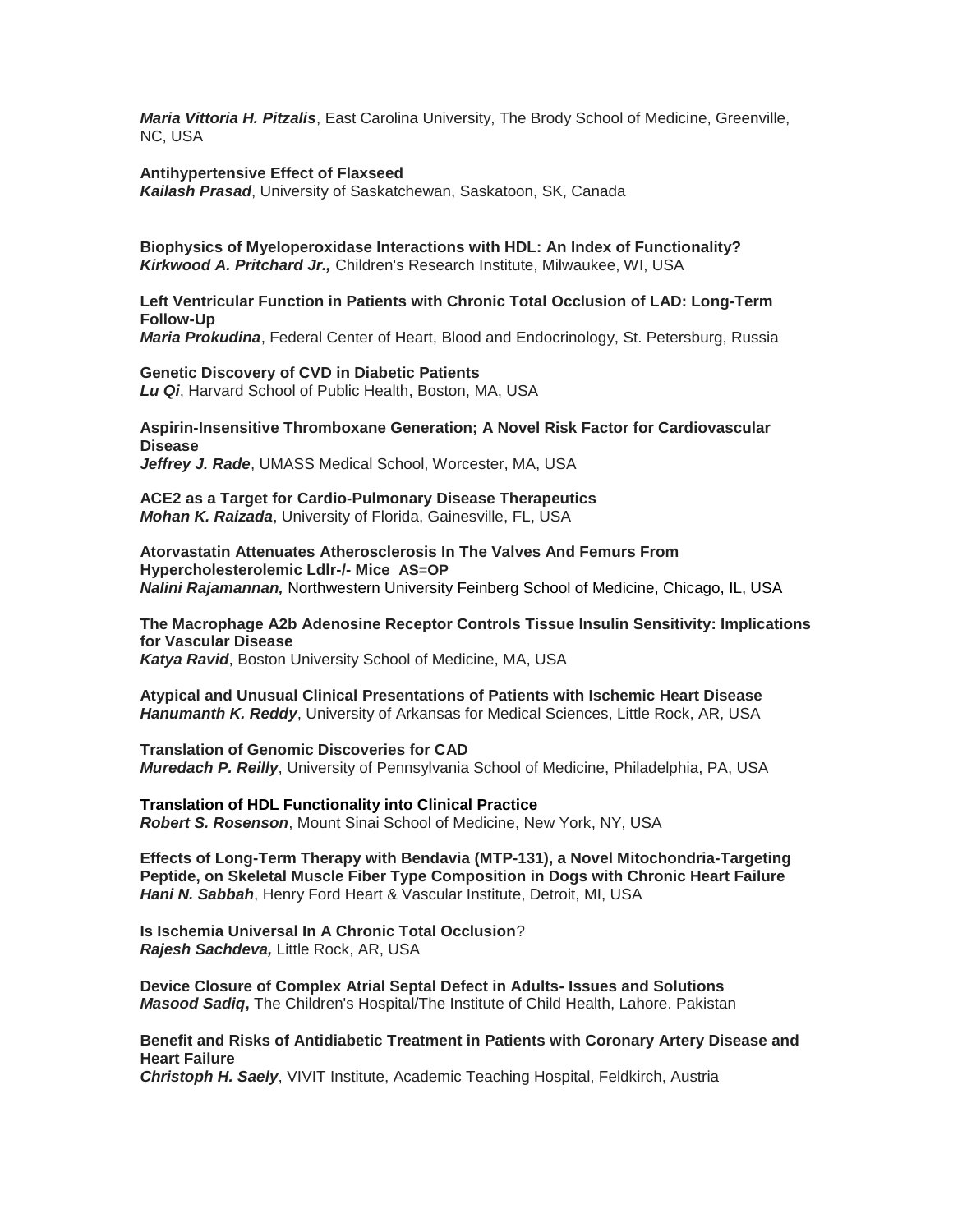**Mechanistic Insights Into Diastolic Heart Failure (Heart Failure [HF] Preserved Ejection Fraction) – What Progress Have We Made?**

*Flora Sam,* Boston University School of Medicine, Boston, MA, USA

**Pharmacological Modulation of Angiotensin-II-Induced Arterial Mononuclear Cell Adhesion by Nuclear Receptors Activation** *Maria J. Sanz*, Universidad de Valencia, Spain

# **Role of Minocycline in Myocardial Ischemia-Reperfusion Injury: An Old Drug with New Implications**

*Tiziano M. Scarabelli*, St John Hospital & Medical Center/Wayne State University SOM, USA

**High Sensitivity Cardiac Troponin – A Cardiologist's Friend or Foe?** *Saul Schaefer*, University of California, Davis, CA, USA

**Heart Failure Management: New Technologies to Improve the Outcome in Cardiac Resynchcronization Therapy** *Karlheinz Seidl,* Klinikum Ingolstadt GmbH, Ingolstadt, Germany

**Diabetes and Failed Regenerative Strategies** *Frank W. Sellke*, Alpert Medical School of Brown University, Providence, RI, USA

**Do Vitamin and Mineral Supplements have a Role in Cardiovascular Disease Prevention?** *Howard D. Sesso*, Brigham and Women's Hospital, Boston, MA, USA

**Evolving Role of Platelet Function Testing In Management of Acute Coronary Syndromes** *Rakesh Sharma*, University of Arkansas Medical Science, Little Rock, AR, USA

**Regulatory T Cells in Abdominal Aortic Aneurysms** *Guo-Ping Shi*, Brigham and Women's Hospital, Boston, MA, USA

**Imaging ACE and Angiotensin Receptors in the Heart** *Jamshid Shirani*, St. Luke's Hospital and Health Network, Bethlehem, PA, USA

**The Future of Stable Ischemic Heart Disease and The ISCHEMIA Trial** *Mandeep S. Sidhu*, Albany Medical Center, Albany, NY, USA

**Is the DASH Diet the Optimal Diet for Heart Failure Patients?** *Marc A. Silver*, Advocate Christ Medical Center, University of Illinois. IL, USA

**Inflammation and Post-Ischemic Cardiac Remodeling: Molecular Mechanisms and Therapeutic Perspectives** *Jean-Sebastian Silvestre*, Paris-Centre de Recherche Cardiovasculaire, Paris, France

**The Interactive Role of Cytokines in Cardiomyocyte Survival** *Pawan K. Singal,* St. Boniface Hospital Research Centre, Winnipeg, Manitoba, Canada

**Inflammation Induced Apoptosis in the Injured Myocardium** *Dinender K. Singla*, University of Central Florida, Orlando, FL, USA

**Comparison of Cost-effectiveness of Direct Current Cardioversion, Transesophageal pacing and Digoxin in the Conversion of Atrial Flutter in the Neonate** *Christopher S. Snyder*, Rainbow Babies and Children's Hospital, Cleveland, OH, USA

**Heart Failure with Preserved Ejection Fraction: A Misunderstood Syndrome in Search of a Therapy**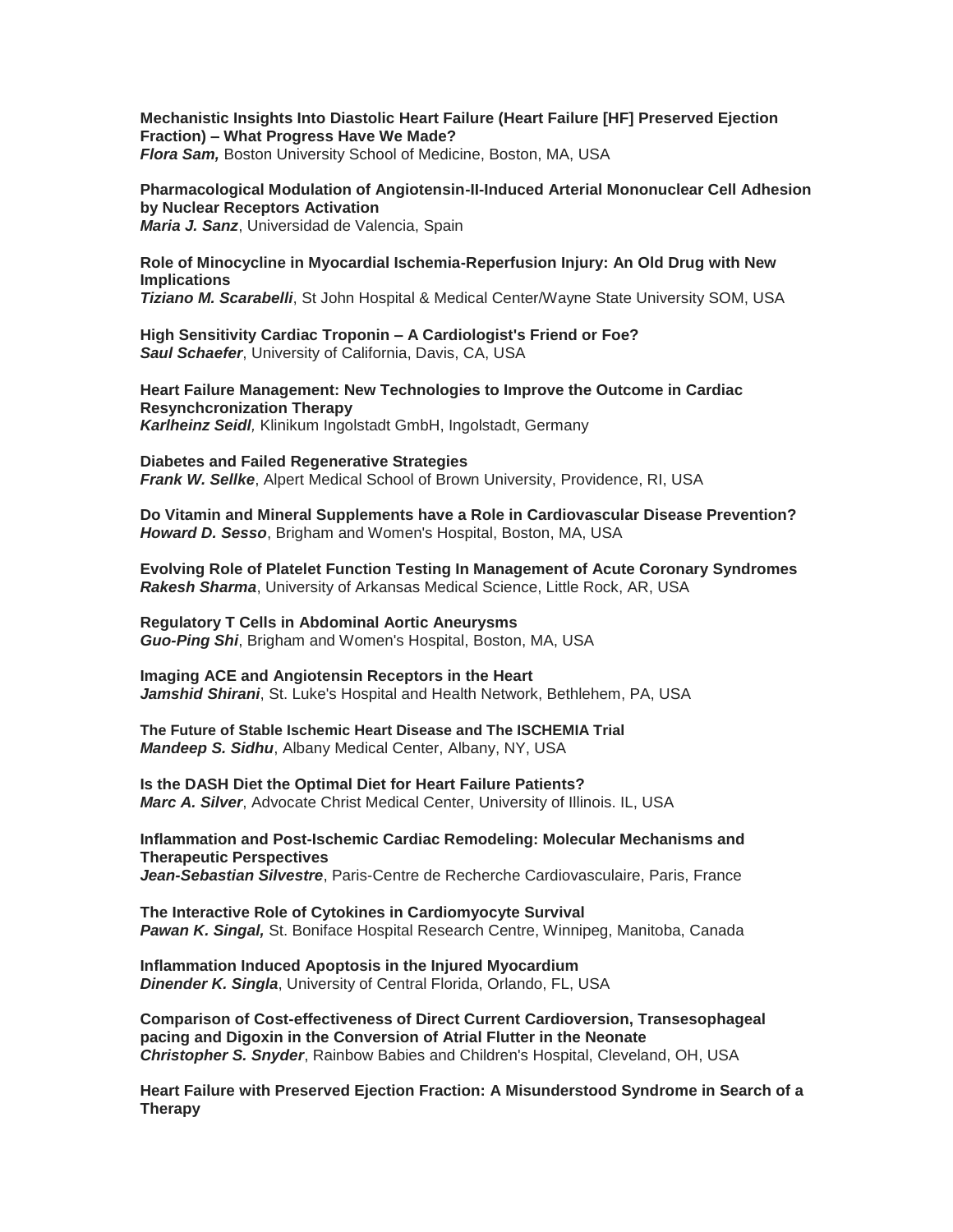*Scott D. Solomon*, Brigham and Women's Hospital, Boston, MA, USA

**Racial Differences in Vitamin D/Parathyroid Hormone Endocrine System**  *Yiqing Song*, Indiana University, Indianapolis, IN, USA

**Cardiac Magnetic Resonance Imaging for Coronary Artery Disease** *Fabiola Sozzi,* Ospedale Maggiore Policlinico, Italy

**Time to Focus on CV Health (Not CV Disease)** *Laurence Sperling*, Emory University School of Medicine, Atlanta, GA, USA

**Role of Endothelin-1 and Camkinase Ii Signaling in Cardiovascular Complications**  *Ashok K. Srivastava***,** CRCHUM, University of Montreal, Montreal, Quebec, Canada

**Ablation of Idiopathic Ventricular Tachycardia** *Komandoor Srivathsan*, Mayo Clinic, Arizona, USA

**In-vivo Risk Stratification of Individual Coronary Artery Plaques: An Evolving Paradigm for Pre-emptive Management of Patients with Coronary Artery Disease** *Peter H. Stone*, Harvard Medical School, Brigham & Women's Hospital, Boston, MA, USA

**Temporal Trends in Valvular Heart Disease in New York State: The Last 30 Years** *Phyllis G. Supino*, State University of New York (SUNY) Downstate Medical Center, NY, USA

**Non-invasive Risk Stratification in Brugada Syndrome without History of Cardiac Arrest: Prognostic Value of J-wave and ST-segment Morphology** *Masahiko Takagi*, Osaka City University Graduate School of Medicine, Osaka, Japan

**Vascular Healing & Bioresorbable Scaffolds: From Platelets, Leukocytes to Endothelial Cells**

*Jean-François Tanguay*, Université de Montréal, Canada

**Association between Obstructive Sleep Apnea and Coronary Artery Disease** *Akira Tamura*, Oita University, Yufu, Japan

**PET/CT & PET/MR Imaging of Atherosclerosis** *Ahmed Tawakol*, Massachusetts General Hospital, Boston, MA, USA

**Old and Emerging Options for Treatment of Refractory Angina: A Critical Appraisal Udho Thadani**, University of Oklahoma Health Sciences Center and VA Medical Center, Oklahoma City, OK, USA

**Polyvascular Disease:Vascular Function, Imaging and Treatment** *Takanobu Tomaru,* Toho University, Japan

**Molecular Targets in Dilated Cardiomyopathy** *Balwant Tuana*. University of Ottawa, Ottawa, ON, Canada

### **Mitochondrial Division/Mitophagy Inhibitor (Mdivi) Ameliorates Pressure Overload Induced Heart Failure**

*Suresh C. Tyagi*, University of Louisville School of Medicine, Louisville, KY, USA

**Risk Stratification of Very Late DES Failure by the Evaluation of Neoatherosclerosis** *Yasunori Ueda*, Osaka Police Hospital, Osaka University Graduate School of Medicine, Japan

**The Treatment of the Chronic Total Occlusion**